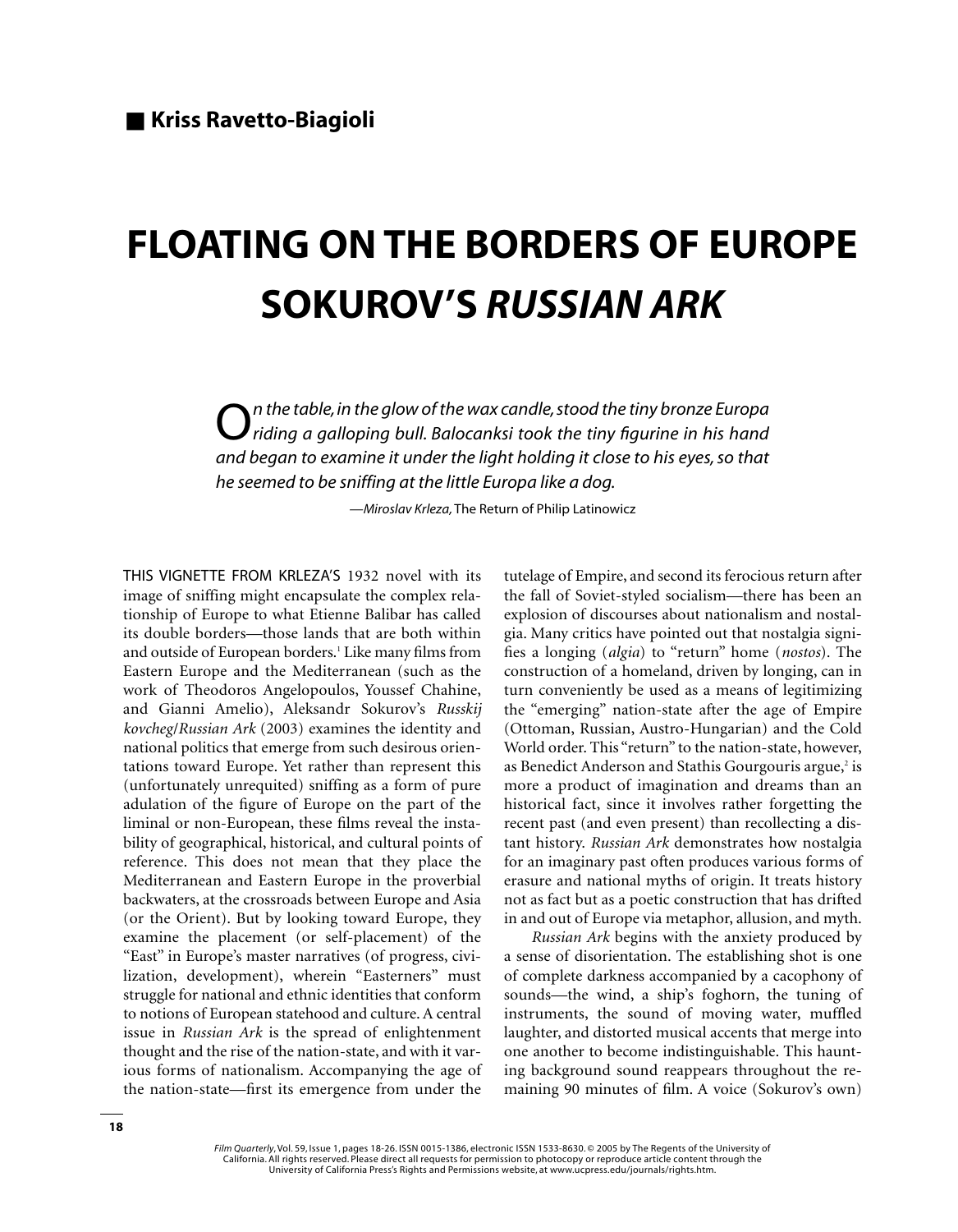

Francesco Albani's *The Rape of Europa* (circa 1640-45), now housed in the Hermitage

emerges out of the darkness and, almost as if in an internal monologue, seeks to orient itself: "I open my eyes and I see nothing, I remember only that there was some calamity . . . but I just can't remember what happened to me." Alluding to the opening lines of Dante's *Inferno* (and Pushkin's allegorical images of the flood of St. Petersburg in 1824), this lost soul seems to have strayed from the course of time.<sup>3</sup> There is no beginning or ending to this film; no foreboding entrance (as in the case of Dante's *Inferno*), only an unexpected immersion in what appears to be the simultaneous presence of various layers of the past. The images that suddenly appear out of nowhere before this off-screen persona are fleeting and sporadic recollections of historical scenes, interactions, and performances anachronistically joined into one spectacular, continuous, unedited shot. Though time is certainly out of joint, this persona will remain estranged from the "action" of the film. As the voice (and the camera) follows a group of eighteenth-century officers and ladies through the back entrance of the Hermitage—presumably the one designated for people of lesser rank and court performers—he remarks,"Can it be that I am invisible, or simply gone unnoticed?" The fact that there is no identifying shot leaves the identity behind the persona of the voice ambiguous; it could be the voice of the museum itself that witnesses history and the various Russian figures that float through its halls, the gaze of the camera that records and frames its own image of history, architecture, and artifacts, or the specter of an uncertain and indeterminate Russian present that haunts the halls of its monumental past. Yet this monumental past is quite exclusive, limited not only to the space of the Hermitage museum and the Winter Palace (the main residence of the Czars), but also to the epoch of Petrine reforms—from the time of Peter the Great to Czar Nicholas II.

Later in the film, the "calamity" from which this solitary voice claims to awaken is clearly identified with the almost 80 years of Soviet rule. The entire Soviet period is presented as an ellipsis in Russian history that is left unnamed and unrepresented in the film. Yet the presence of an half-forgotten memory, neither truly there nor absent, haunts this Russian Ark, especially since the Hermitage and the Winter Palace played such a significant iconographic role in the Bolshevik Revolution and its commemoration in Sergei Eisenstein's *October* (*Oktyabr* [1927]) and Vsevolod Pudovkin's *The End of St. Petersburg* (*Konets Sankt-Peterburga* [1927]). As Dragan Kujundzi´c argues, *Russian Ark*'s composition as a single long take "enacts the erasure of the dominant cinematic tradition . . . of Sergei Eisenstein's intellectual montage."4 In fact, the film reverses the frenzied finale of *October* that depicts the Bolsheviks storming the Winter Palace, climbing the famous Jordan staircase and unseating Kerenski and the provisional government,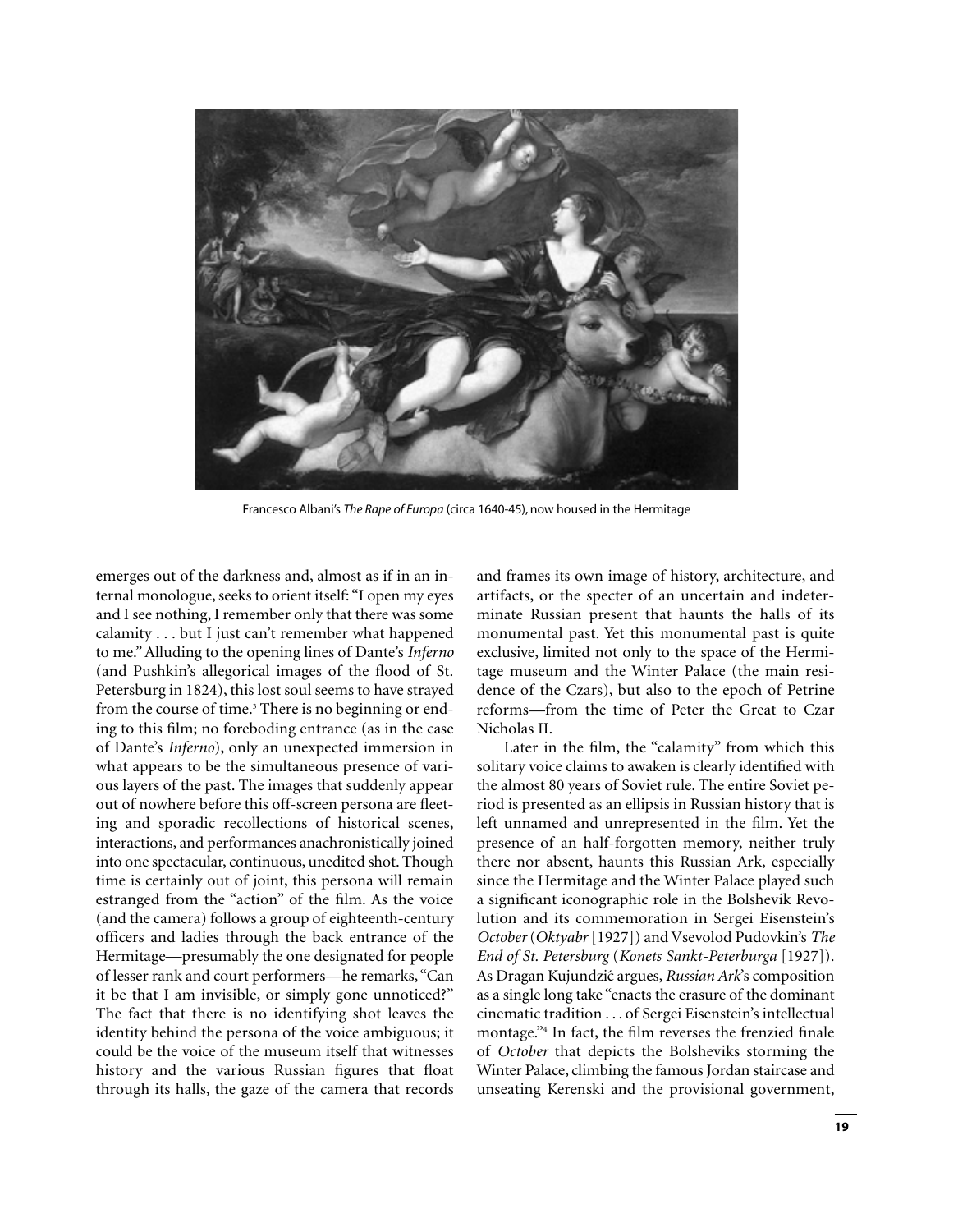

Czar Nicholas with his family

which historically took place in the very same room we see in *Russian Ark*. This time, however, the room is the stage for an intimate domestic scene of Czar Nicholas II having a meal with his family. These images of Nicholas II and his family are over-exposed (with a slightly reddish hue), giving the figures a ghostly, if not saintly, quality, while also suggesting that they have been worn out by various competing histories and fantasies (such as Disney's *Anastasia*). Yet the reddish cast also reminds us that they have been bathed in blood. As opposed to the triumphal ending of *October, Russian Ark* concludes with the languid flow of Russian nobles (from various periods) down the same Jordan staircase and out of the palace toward both a certain (Soviet) and uncertain (post-Soviet) future.

The deliberate omission of references to the Bolshevik Revolution replicates not only the long history of forced forgetting conducted by the Soviet state, but also draws attention to the current erasure of names the Soviet Union has disintegrated into various nationstates, and in 1991 Leningrad once again became St. Petersburg. The replacement of names with exclusively nationalist ones turns the memory of lived experience into the politics of memory. Svetlana Boym points out that "The relationship between 'Russian and Soviet' is highly contested in the post-Soviet period. Extreme views of this relationship range from viewing the Soviet Union as 'Russophobic'… to viewing the Soviet period as a brief episode in the history of the Russian empire."5

While there are references to listening devices placed in the museum by the KGB and to the "worms" that have eaten (destroyed or sold off) the throne in the memorial hall of Peter the Great, there is only one fleeting glimpse of the Soviets. Red Army soldiers march across a darkened room for only a few seconds, but they are framed inbetween two static and respectively more permanent images: *The Sacrifice of Isaac* and *The Return of the Prodigal Son,* both by Rembrandt. But there is no commemoration of the sacrifices endured and produced by the Soviets: the image of the soldiers is immediately followed by the sound of Nazi aircraft which foreshadows the following scene, where we see a man making his own coffin in a bombed-out room of the Hermitage during the Germans' 900-day siege of Leningrad. The siege is symbolized by coffins and empty picture frames, and it is referred to by the invisible persona as "a great sacrifice on the part of the people and the museum."

The fact that this image of the Red Army travels between these two religious images—one of sacrifice and the other of the belated return (spiritual awakening) of the prodigal son—makes it seem more allegorical than historical. This shift between the allegorical (Old Testament) father(land) that is willing to sacrifice its  $son(s)$ and the wayward son who returns to the forgiving benevolent (New Testament) father(land) suggests both the end of an era of sacrifice and the return to a spiritualized fatherland (home or national identity). However, the placing of the image (of the Red Army) that seems to have no spiritual future next to religious images that have been interpreted as prophetic (prefiguration of Christ's atonement and second coming) is enigmatic: it questions the boundaries between anonymous (visionless) secular sacrifice (to the state or to the people) and (priceless) iconic spiritual prophecy. Although fleeting, this sudden appearance of Red Army soldiers recalls not only the sacrifice of one million inhabitants of Leningrad during World War II, but also the sacrifice of the hundreds of thousands of nameless men and women it took to build and rebuild this monumental city. What is at stake here is not the political future of the nation-state—the invisible persona does not know what kind of state has preceded the disastrous Soviet one—but the Russian soul, as indicated in the very title of the film.<sup>6</sup>

Although construed as a "national liberation," as Anatoly Khazanov argues, the break with the Soviet past has produced not one debate but many different ideologized interpretations of history, many of which have been accompanied by the desire to associate with the Russian imperial past.7 The obsession in the 90s with finding the remains of Czar Nicholas II and his family, their interment in a proper site of resting, and the possible canonization of the murdered Romanovs by the Russian Orthodox Church—with the exception of the left-leaning Grand Duke Nicholas Mikhailovich —represents the impossible dream of returning Russia to its past greatness under the czars. But this discourse also establishes the Romanovs as the martyred victims of the Red Terror, cleansing them of their own terrible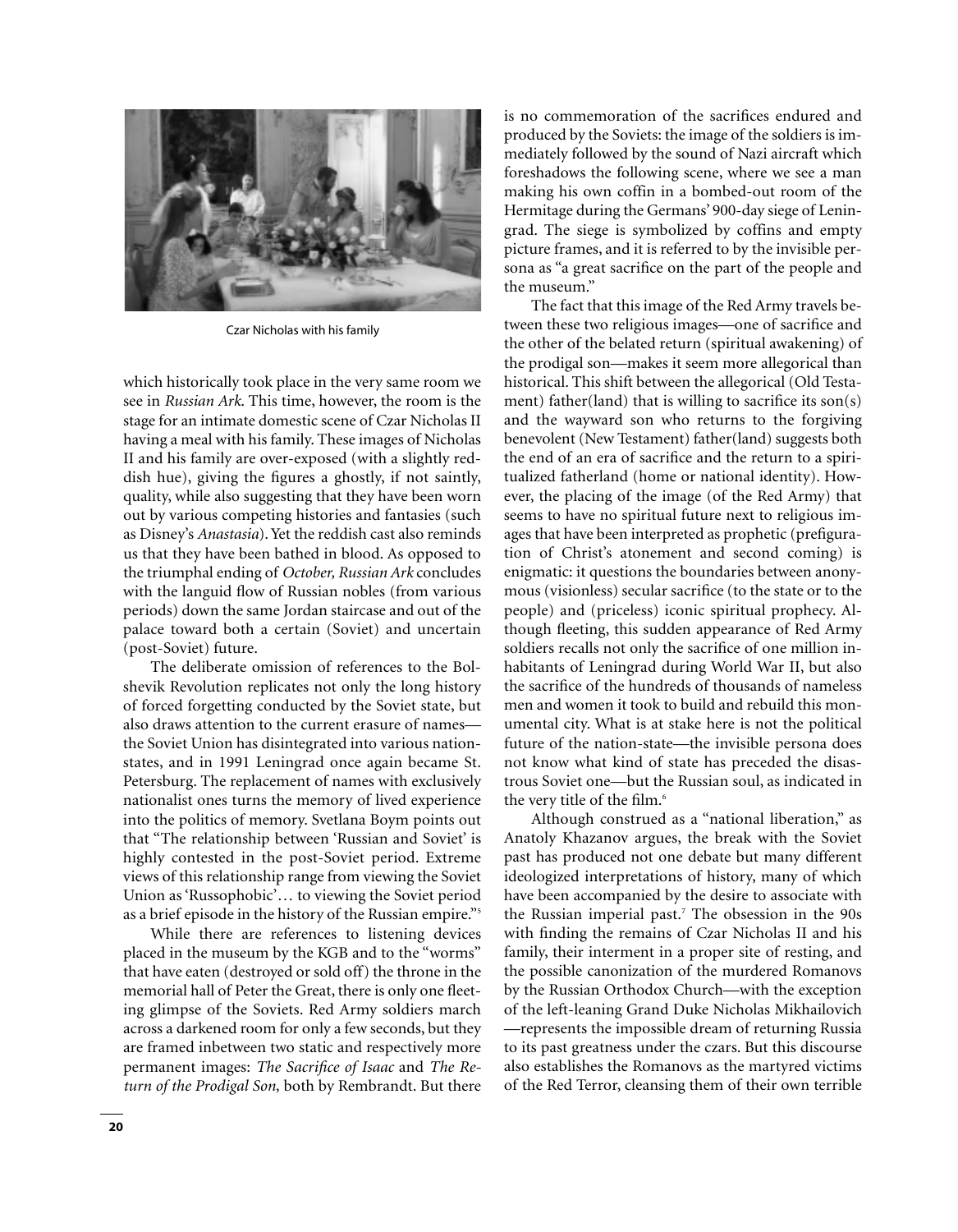acts.8 As Gourgouris argues, nostalgia for the patria, or lost nation, is always utopian and always impossible: "The Nation is both museum site and ground of oblivion . . . where repression and the return of the repressed take place simultaneously."9

*Russian Ark* honors, if not privileges, this nostalgic image of the czar cut adrift from any historical reality outside of the walls of the Winter Palace. The choice of Mikhail Glinka's mazurka "Life for the Czar" composed in the late nineteenth century to praise the czar and the Orthodox Russian people and played live by the Mariinsky Theatre Orchestra during the spectacular finale of *Russian Ark*—not only reconstructs the last ball of Czar Nicholas II in 1913, but also connects the czar to the Russian soul, and to Russia's current national identity (especially since Glinka's "Patriotic Song" has become the new Russian national anthem). Upon entering the Memorial Hall of Peter the Great, the disembodied voice reflects on the ambiguity of such nostalgia: "Monarchies are not eternal, but we are free to dream away."

Despite this awareness, the film recycles these selfconstructed (and recollected) dream images of the czars who fancied themselves reformers, modernizers, westernizers who transformed Russia into one of the Great European Powers. While *Russian Ark* treats the past (the costumes, gestures, music, historical reenactments, etc.) with meticulous detail, it mimics the historically revised image of Imperial Russia, never once following those serfs (or servants) who paid the high price of the czars' "enlightened" lifestyle. As Stanley Kauffman writes: "Except for the few modern visitors everyone in the film is in the social range from gentry up to royalty." If this is really a "Russian" ark, he asks, "Where is there even a hint of Russia's entirety?"<sup>10</sup> Maybe this is why the owner of the off-screen voice which represents and defends Russia—is invisible.

As *Russian Ark* participates in mass amnesia treating the Bolshevik Revolution as both a rupture with and an interruption of Russian history—it draws attention to the problems caused by such erasures and desperate attempts to scour the national archives (or treasures) in order to salvage or reinvent some form of legitimacy. But just what type of continuity does this single uninterrupted gaze establish? If this continuity is just a dream, to whom does this dream belong? Although the ark is called "Russkij" (of the people), Sokurov's film demonstrates how the contents of the ark (both the priceless objects and the live pageantry) belong to another ark: that of the "Rossiikij" (the name of the great empire), which orients itself toward Europe. Kujundzić points out "that the dramatic tension of the



Eighteenth-century ladies

film pertains to the question of identification (and the Russian national identity) that lies in the fact that the space of commemoration relies also on artifacts that have nothing to do with Russia, but are entirely imported from the West, and thus, structurally from outside of this site of memory."<sup>11</sup>

Even the art work featured in the film is selective, favoring enduring European representations of religious figures (Sts. Peter and Paul, St. John the Baptist, the Madonna, and a variety of angels), and mythological ones (Danaë, the Three Graces). The only depiction of a "lesser," more "dated" figure is Frans Jansz van Mieris I's *Lady in her Boudoir*. But this painting of a bourgeois lady, her handmaid, and her dog is accompanied by the disdainful comment (on the part of the European stranger who guides the camera to the painting): ". . . rags, a dog, eternal people. Live and go on living, you'll outlive them all." Yet the stranger seems to extend his scorn to the disembodied speaker, whom he growls at, giving him a contemptuous glance just prior to approaching the painting. This disembodied persona seems to belong not only to the Third Estate, but also to these eternal people whose presence can be seen in the modern (contemporary) scenes. Although not complete strangers, they are clearly visitors to, rather than inhabitants of, the ark.

In fact, the film reminds us that St. Petersburg itself was built as a Russian dream of Europe. Peter the Great moved the capital of Russia from Moscow to St. Petersburg, built a European-style city on a swamp, and collected artifacts, ideas, institutions, intellectuals, and artisans from Europe so as to westernize Russia. Even if the artisans and architects of the city were either foreigners imported from Europe (e.g., Bartolomeo Rastrelli, Carlo Rossi) or Russians influenced by the culture of the Renaissance, Baroque, and Enlightenment (all featured in the film), and the implementation of such reforms were, as the companion of the invisible persona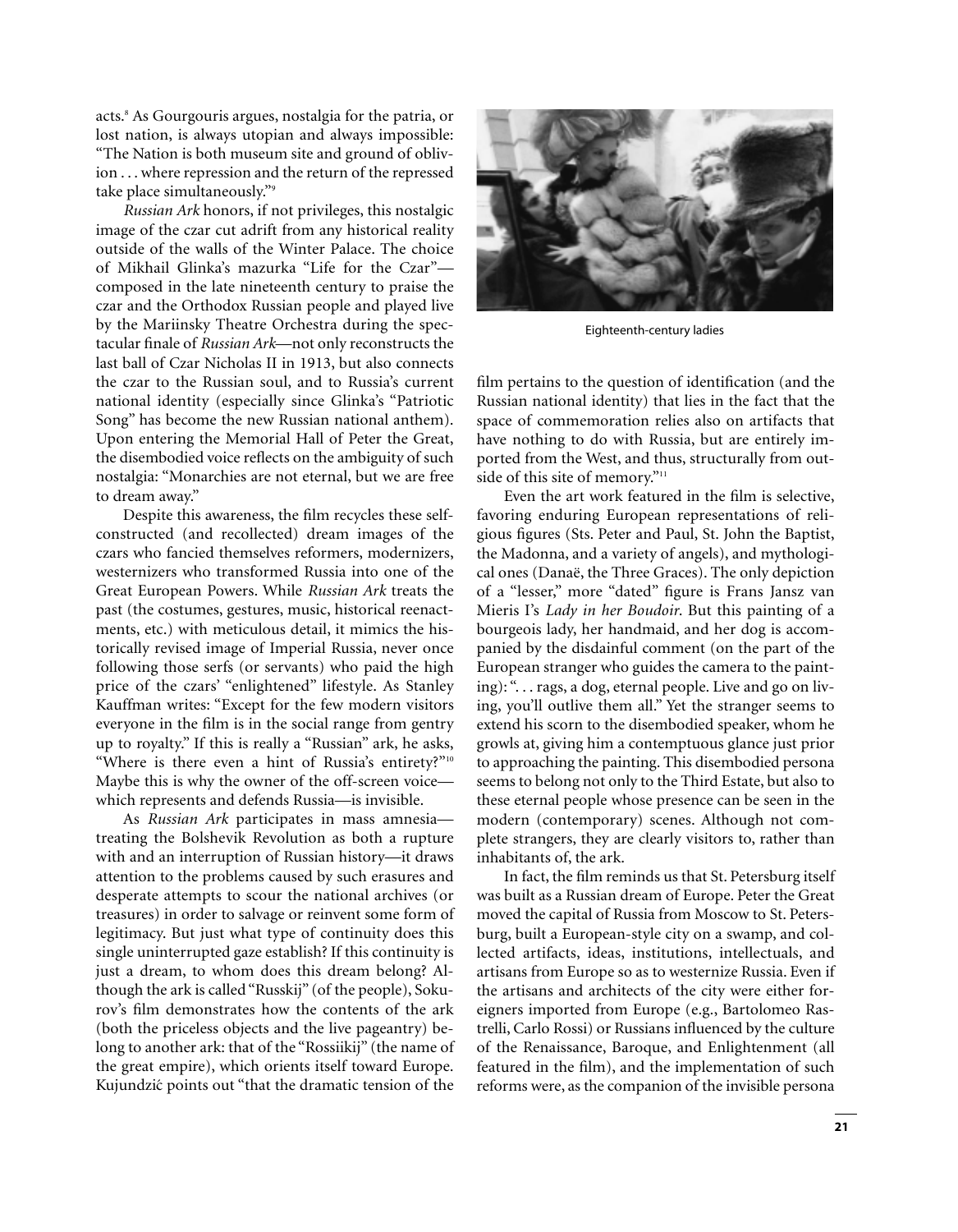declares, "of the most primitive kind," the voice tells us that "Petersburg is still a European city." But as Michael Gordin argues, the Petrine reforms were designed less to enlighten the Russians than to establish political absolutism by enforcing Western court etiquette and a new social (aristocratic) class at the expense of the boyars, the Orthodox church, and ultimately, the lower classes.12 What is copied from Europe is primarily the gesture of consolidating political power as exemplified by Louis XIV,<sup>13</sup> and secondarily, the international and domestic image of Russia—the appearance of Russia as European. While St. Petersburg (particularly the Hermitage) in its naissance was already a museum of the "old European masters," it was on the other hand (as Sokurov suggests) an imagined city, the czars' untimely dream of Italy or Europe that was designed not so much to copy Europe as to extend the borders of the map of Europe from the Elbe and the Julian Alps to the Ural mountains. As the Russian speaker tells us, "The czars were mostly Russophiles, but sometimes they dreamed of Italy."

Although fascinated by the spectacle of power, the invisible speaker seems incapable not only of anchoring himself in this particular past, but also of understanding it. It is not until he encounters a kindred spirit, who appears to be just as lost and disoriented, that he seems to establish a point of reference. But this anchoring comes in the form of a tenuous, if not antagonistic, dialogue between the invisible persona and the onscreen stranger, whom this persona calls "Europe." He is later identified by the persona's (contemporary) friends as the "Marquis," and in the last sequence of the film by the nineteenth-century spy (who shadows these visitors throughout the film) as the Marquis Astolphe de Custine—a French diplomat to Russia who wrote a critical travelogue (*La Russie en 1839*). Although this figure bears certain resemblances to the historical Custine he is both awe-struck at the opulence and beauty of the czars' possessions and also acerbically critical of their rule**—**he is more a composite (Russian) figure of Europe than an accurate depiction of Custine. William Johnson comments:

The most egregious difference is that [the *Russian Ark'*s Custine] accepts the imperial political system without question at the end, after taking part in the grand ball, and decides to stay in Russia, while the actual Marquis, who expected to admire a system without a representative government (his father and grandfather were guillotined in the Reign of Terror), was appalled by it, noting

the fear even among the nobility of expressing any kind of political or social criticism.<sup>14</sup>

*Russian Ark,* then, seems to reverse the Marquis' attitude toward Russia.

It is in contrast to Europe (i.e., Custine) that the unseen persona becomes identified as Russian. Rather than delineating any essential differences between Europe and Russia, this dialogue enacts the process of othering. While "Europe" calls the invisible speaker his "Russian cicerone," it is "Europe" who will guide Russia through the theater or dream of the imperial past, constructing his own version of history. Larry Wolff demonstrates how the construction of "Eastern Europe" as a category by representatives of the "Western Enlightenment" (in this case a French monarchist) secured both Europe's own myth of Europe as the paradigm of progress and humanity, and the myth of the non-European as backward and boorish.<sup>15</sup> For Custine, Russia is the other against which Europe will define itself. Not only are Russians reduced to "talented copyists, because they don't have ideas of their own," but Russia (like Greece and the Balkans) are placed off Europe's map. Custine responds to the Russian speaker's awe at seeing Peter the Great, by remarking,"In Asia tyrants are adored. The more terrible the tyrant the more cherished is his memory; Alexander the Great, Timur, and your Peter the Great."

The invisible persona is put in a position of defending Russians and Russian culture, but he also repeats Custine's statements almost like an echo resounding from the walls of these huge rooms. For instance, when Custine (Europe) introduces the topic of nationalism into the dialogue, only to disregard "Russia's national poet," Aleksandr Pushkin, as "nothing special," he adds, "I am sorry if I have offended your nationalist sympathies." The invisible persona questioningly repeats, "What? . . . national . . . national sympathy?" But he does not react further. Instead of simply confronting European criticisms of the "East," the film shows how Russia's sniffing at the various figures of Europe is read by Europe as a slavish act of deference. By allowing the European stranger to assume a superior position, the Russian speaker subtly undermines it, showing that Europe's identity is also an imaginary construction that is contingent on its others, and ironically, it is the Hermitage that houses and preserves the various dreams, memories, and histories of Europe.

Shifting from the framing of historic events and Russian pageantry to the details of various European art works, the film seems to relegate Russia to a series of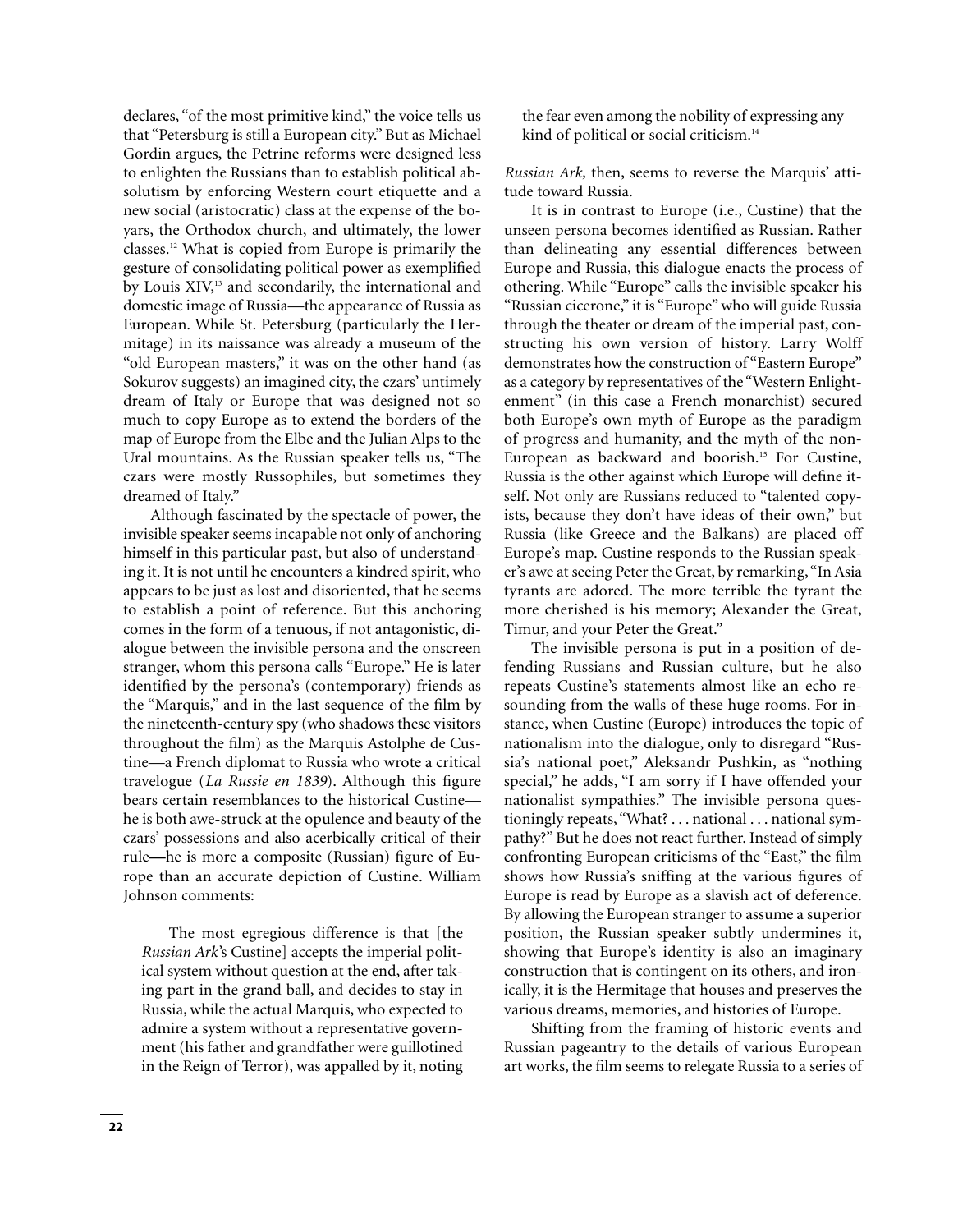

The Marquis de Custine commenting on art and history

live performances (history, theater, music, court rituals) and Europe to a collection of artifacts (paintings, sculptures, architectural features, artistic styles). The dialogue between the figures of Europe and Russia and their journey through the time and space of the Hermitage question such clear divisions, making the European's insistence on superiority look ridiculous (especially in contrast to the post-Soviet visitors whom the European encounters). Sokurov pokes fun at Custine, who seems to see his reflection everywhere—"Empire style everywhere"—and whose keen sense of smell does not go beyond the paint of the various European "Old Masters" he sniffs, or the odors (formaldehyde) that his own body exudes. Yet here he mistakes or projects his own stench onto (living) others. The film, however, does not clarify who is right. Is it the present that stinks of death (merely preserving itself on past glory) as the historical figure of the past thinks, or is it the burden of history that reeks of death and oppresses the modern visitors?

*Russian Ark* parodies not only Europe's proprietary attitude toward the art works featured in the film, but also what they represent. When Custine is introduced to the Russian persona's friends (Sokurov's real-life friends Lev Yeliseyev and Oleg Khmelnisky), he arrogantly asks them if they are interested in "beauty or just the imitation of it?" But as they lead Custine to Tintoretto's *The Nativity of St. John the Baptist,* it is clear that he is not interested in the painting's beauty (as are these two patrons of the museum), but only in what it represents in terms of French history. He comments, in fact, that Catherine the Great acquired the painting at a Paris auction of the Crozat Collection in 1772. Similarly, while overwhelmed by the beauty of Canova's

*Three Graces,* he notes that the sculpture was purchased by Czar Alexander I from Napoleon Bonaparte's wife in 1815. In opposition to Custine, the various Russian visitors to the museum (the famous ballet dancer Alla Osipenko, the blind sculptress Tamara Kurenkova, and the anonymous man who admires El Greco's *St. Peter and St. Paul*) develop their own relationship to the works of art independent of the sentiments of nationalism. However, the film constantly reminds us that Custine is many performances in one: he is at the same time Custine, a French diplomat, a European, and a stranger, but he is also a performance of biased European attitudes toward Russia. More importantly, he links this "live" performance of an untimely history to the haunting presence of those outside of time and geopolitical space.

"Europe," who is surprised to hear that he is speaking Russian, is in fact a prominent Russian stage actor (Sergei Donstov) acting the part of the Marquis ("Europe"). But this time, the Marquis de Custine does not enter the palace with a diplomatic entourage as we see with the Persian delegation—sent to persuade Czar Nicholas I not to go to war over the murder of Russian diplomats in Tehran—nor does he appear as stiff and staid as the other diplomats (as surely a French diplomat of the time would). Instead, he is an obvious parody of Europe—flamboyantly delivering French lines with a Russian body. When we first encounter this strange European, he is hovering behind the masquerade actors who greet the party guests, the officers and ladies in the first visual shot of the film. The Russian speaker encounters "Europe" only after passing through two groups of actors, confusing him to the point that he cannot distinguish theatrical performance from historical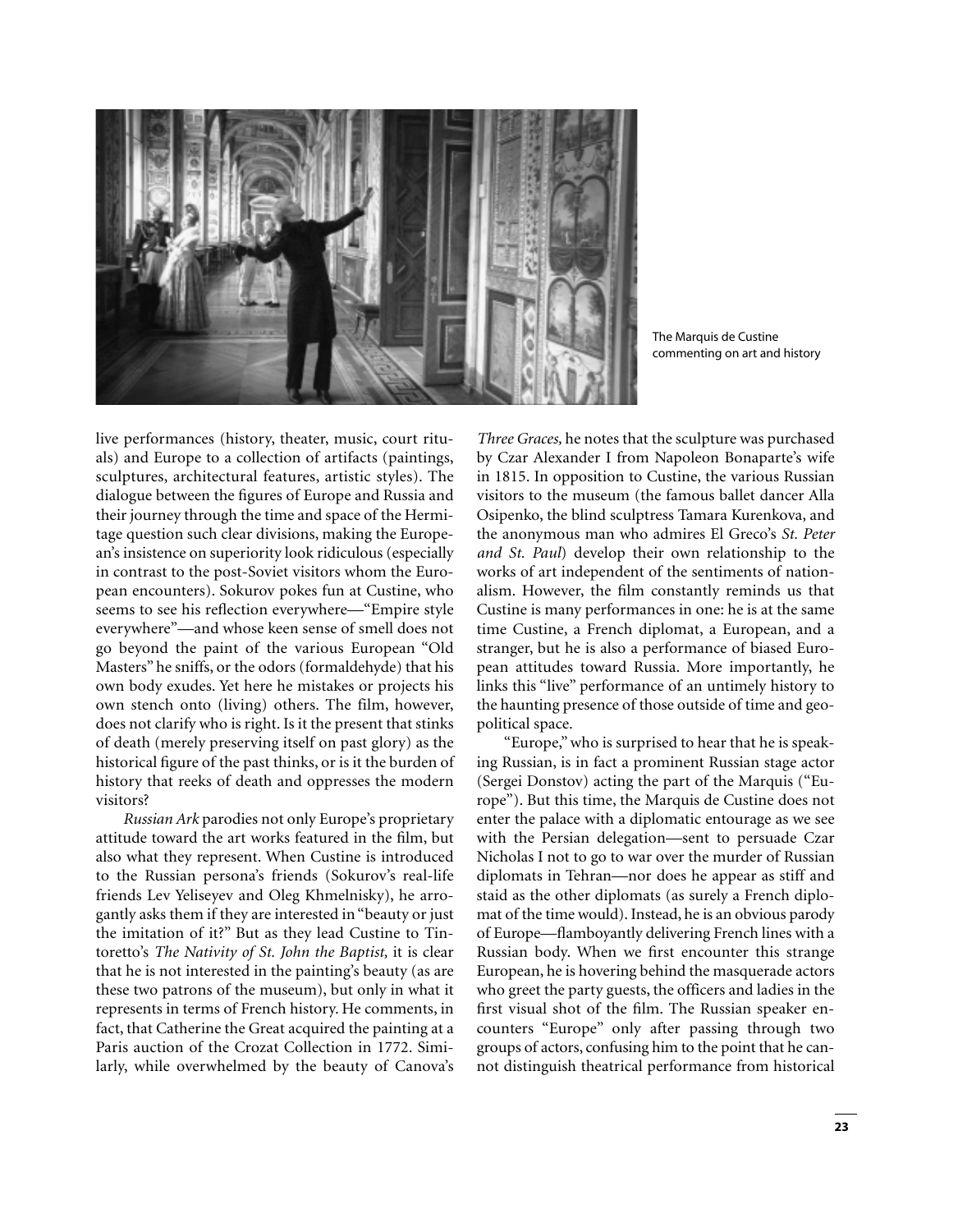

The last ball

reenactment. He asks, "Can it be that this has all been staged for me? Am I expected to play a role?" He even asks this stranger, whom he now finds lurking in the hallway, "Is this all theater?"

Yet this allegorical figure of Europe will further extend the metaphor of theater to Russia itself: "Russia is like theater, how pretentious these people are. What actors! And those costumes!" *Russian Ark* draws attention to multiple layers of theatricality. On one level, St. Petersburg and the Winter Palace provide the stage for Russians to act as if they were European: on another level, this artificiality and pretentiousness seem to be imported to Russia from European court culture itself —the disguising of the violence of political and imperial power with etiquette and diplomacy. In addition, history, remembrance, and even the present—as for instance in the case of Osipenko, who acts (dances) out her relationship to Rembrandt's *Danaë*—are played out as cameo performances. Finally, the film's focus on theater draws attention to film as an artistic performance.

Although *Russian Ark* emphasizes theatricality, it doesn't spin it out of control into random, disjointed acts that repeat, intersect, and dissolve into oblivion. Instead the film hinges all these disparate and fragmentary performances on the physical and historical map of the Hermitage and the Winter Palace. The trajectory of "Europe" and "Russia" does not seem to follow any order or chronology. As they move from room to room, they also move from the time of Peter the Great (early eighteenth century) to Catherine the Great (eighteenth century), to various periods in the nineteenth century, contemporary Petrograd, to the siege of Leningrad during WWII, and back to an older and more feeble Catherine the Great (in the late eighteenth century). What appears in chronological order are the various czars, from Peter the Great to Catherine the Great, Nicholas I, and Nicholas II. Each czar played a significant role in the history of the museum: Peter the Great not only founded the city, but also constructed the first incarnation of the Winter Palace and the museum, which was then a Kunstkammer, library, and natural history museum for his Academy of Sciences. Catherine the Great was the founder of the Hermitage, and bought over 250 paintings in 1764 to begin the collection. Czar Nicholas I opened the New Hermitage in 1852 and provided "public" access to the museum. The reign of Nicholas II marks the end of the Hermitage's double role as museum and home to the czars. It also marks the end of the epoch of Petrine reforms, and what the film presents as the splitting of Russia from Europe during the Soviet and post-Soviet periods.

The film mimics this historical progression by moving upwards from the original darkness through the dark quarters of Peter the Great to the brilliantly colorful climactic ball given by Nicholas II, only to descend once again into the darkened waters of the Neva. This movement from the small provincial courtrooms of Peter the Great to the opulent high-ceilinged ballrooms of Czar Nicholas I's court and Czar Nicholas II's gala ballroom also marks the growth of the city and the Empire's geopolitical importance with respect to Europe. As opposed to the fluid movement of the camera, which follows the rhythm of the dancers, musicians, and various guests at the ball, the images of Peter I are tightly framed. He is seen through windows and doorways. Often the ceiling can be seen in the frame, giving the images a claustrophobic effect. This image alludes to Pushkin's famous characterization of St. Petersburg as "opening a window onto Europe" in his poem "The Bronze Horseman" ("Mednyi Vsadnik*,"* 1833). Ironically, here it is the figure of Europe and the Russian speaker who apprehensively peek through the window at Peter I—but a Peter stripped of the trappings of enlightened despotism. Through these windows we see Peter physically bully his wife (Catherine I) and humiliate one of his ministers by forcing him to the ground and making him crawl out of his presence. This scene enacts the hypocrisy of the Petrine reforms that used public humiliations and state intrusion to introduce Russians into "polite society." The window also serves as a barrier to keep Peter at a distance. He is treated as an enigma.16 The man who, in popular culture, taught the Russians to enjoy themselves—popular folklore tells us that he threw wild, drunken parties and demonstrated extraordinary sexual prowess—is also the man who, as Custine reminds the Russian speaker, ordered his own son's execution.

## Boym writes:

For Russian thinkers, the "window to the West" turned into a magic mirror in which they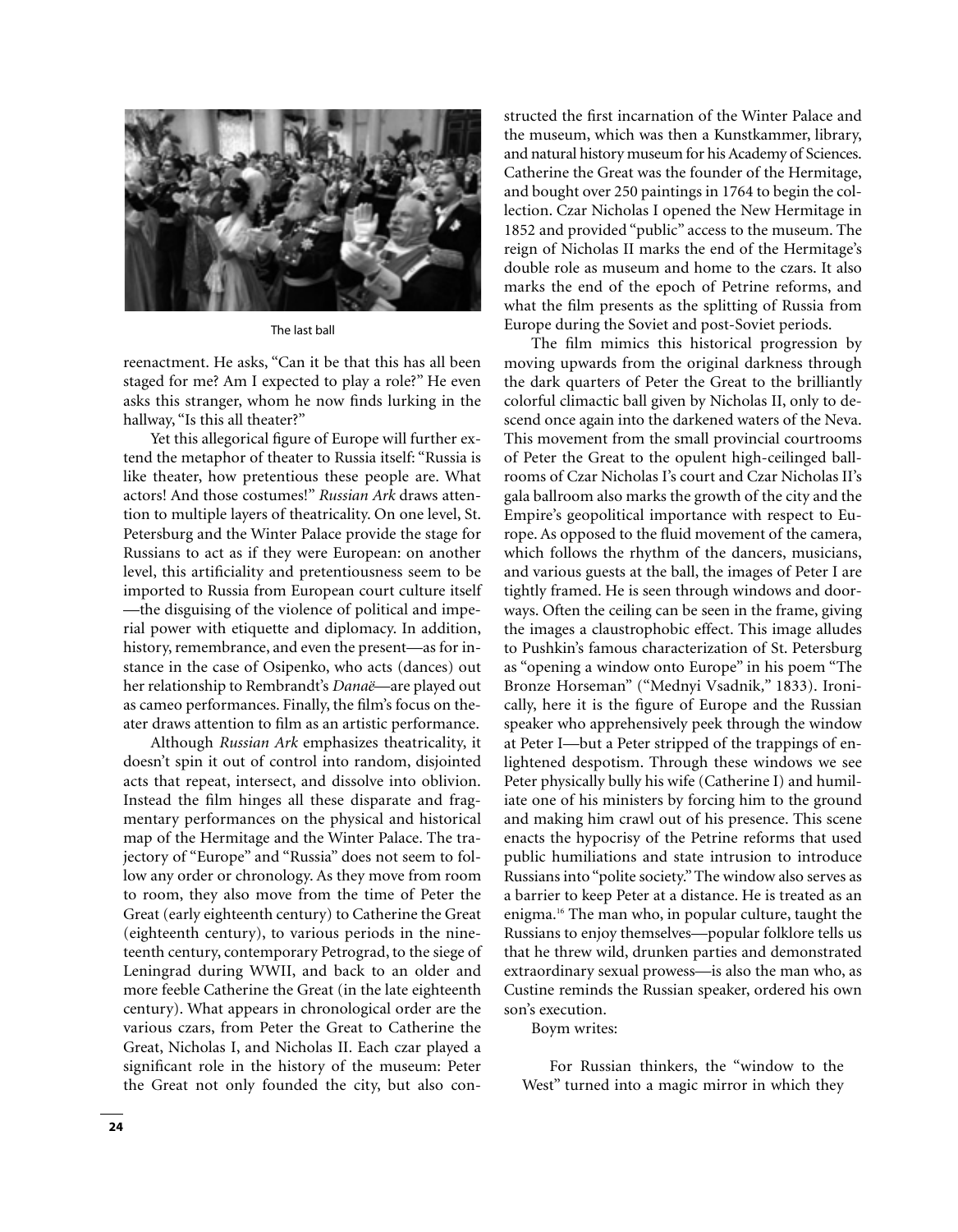saw mostly their own reflections. Conversely, Russia was an exotic playground for Western travelers, "the land of the firebird" or tyranny in the 19th century, and the land of possible communist utopia, or alternatively of the totalitarian gulag.<sup>17</sup>

But the film is not uncritical of the Russian gaze through a European window at itself. The city, like the very foundations of the Hermitage and the history of the St. Petersburg czars, is built on top of this boorish figure of Peter the Great. Catherine, the great patron of the arts who launched this Russian ark, is presented less boorishly. First she appears watching a rather garish theatrical play (presumably her own production) that mixes classical Roman and Russian figures with masquerade and fantasy characters. Alone among the czars she has a second appearance, yet in her reappearance she is a somewhat pathetic figure, hiding behind a column as the children of the court play blindman's bluff. This time, she is almost unrecognizable to the disembodied visitor. But both times she is shown running off—first, she claims, "to take a piss," while the other time she disappears into the cold white-and-grey world outside the palace. As the film progresses and the art, as Custine claims,"gets better and better," the czars appear less active, almost ridiculously immobile.

Nicholas I walks down two steps so as to indicate that he is receiving the address of the Persian ambassador, and then turns to his minister to indicate that the words the minister will read are his own. It is almost as if he has become a European clockwork figurine. In this scene it is the camera that becomes more fluid, moving through the tableau of a historical festival, giving this image a three-dimensional feel. The contrast between cinematic fluidity and figural stasis is repeated in the scene of Nicholas II presiding at the head of an intimate family breakfast in full ceremonial dress. But already by the time we follow Czarina Alexandra and her sister Elizabeth (the "white nun" who was also killed by the Bolsheviks in 1918) down the hallway, there is a foreboding specter of doom looming beyond the walls of the Winter Palace.<sup>18</sup> When Alexandra comes into focus, it is as if we hear her thoughts: "You are always there watching me." Later she will ask Elizabeth if she hears the gunshots, and tell her that she feels the presence of someone watching. Of course there are many spectators watching—not only Europe, but Russia and the camera itself. As the camera pulls away from the family, they seem to bid it farewell. The invisible speaker will echo this gesture as he bids farewell to Europe at the top of the Jordan stairs on his descent into the future—



The waters of the Neva

World War I, the Revolution, Stalinism, WWII, the Cold War and its anti-climactic finale.

At this point of closure, the last image of the czars, the invisible speaker loses sight of his European accomplice, following first the white nun and then the awkward yet ever-present spy into the ballroom. The European becomes increasingly more embroiled in the spectacle of the past, and less engaged in the antagonistic dialogue with the invisible Russian speaker. This disengagement produces a feeling of weightlessness. The camera and the speaker appear to be more disembodied, gliding through the ballroom, floating above the orchestra and around the dance floor. Yet, just as the camera and the speaker seem to be swept away by the music and the festivities, there is a loss of grounding that will leave the invisible speaker with a sense of melancholy and disorientation once the music stops. As he approaches "Europe" for the last time he remarks, "I lost you," and repeats,"Have I lost you?" as if to indicate that not only is he lost, but so is this era of opulence, splendor, and power. When he suggests to "Europe," "Let's go . . . forward," his European companion, visibly saddened, responds by asking, "What will we find there?" The future to which the Russian speaker refers is not the Russian Revolution, but an unknown future beyond the Soviet period.

Rather than remaining with "Europe" like an artifact fixed within a historical frame, the Russian speaker follows the moving spectacle down the stairs, but he becomes one with the camera that moves between and beyond these historical figures, only to float through this window to Europe and onto the desolate waters of the Neva. Like Pushkin's "The Bronze Horseman," the film takes a sudden twist from the monumental heights of the ark (island) of the czar to the surface of the Neva.<sup>19</sup> It is here over the water that the disembodied speaker reflects, "Too bad you are not here with me, you would understand everything; look, the sea is all around and we are destined to sail forever . . . to live forever." While